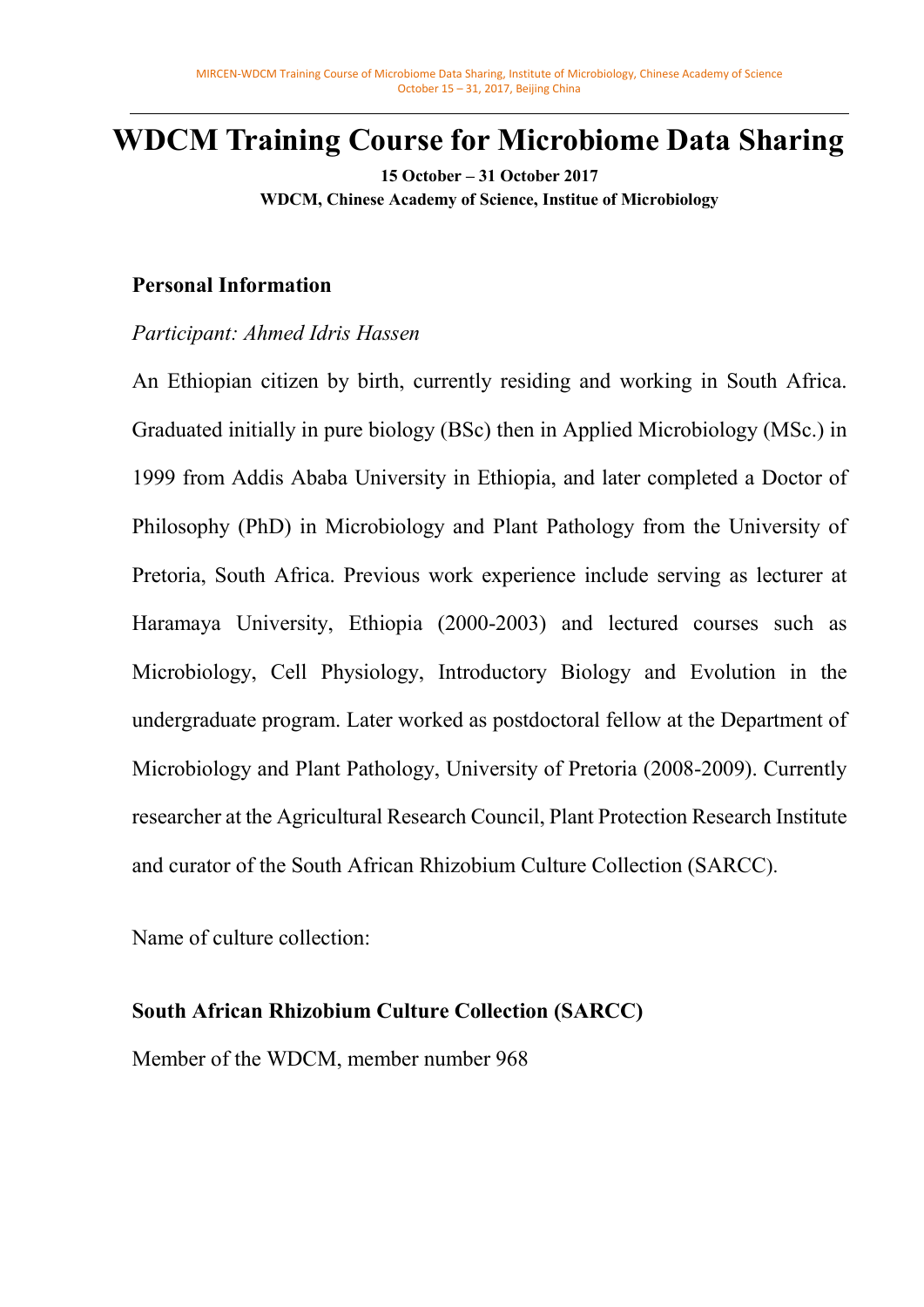## **ABSTRACT**

The nodule microbiome contains two types of bacteria namely the nitrogen fixing symbiotic rhizobia and other endophytic bacteria that probably have some beneficial roles related to plant growth promotion in legumes. The bacteria can be analysed by culture-dependent and by metagenomics techniques to detect the proportion of the symbiotic rhizobia and the non-symbiotic endophytic bacteria.The South African Rhizobium Culture Collection (SARCC) is a custodian of the rhizobium collection and is the major supplier of microbial cultures to various clients in South Africa. It is currently a registered member of the WDCM database to participate in microbial management and sharing. The collection conducts isolation and preservation of nitrogen fixing rhizobia from the root nodules of various legumes. However, the method normally used employs isolation and characterization of only a single bacterial strain in the nodules, and not the microbiome. The training on the microbiome and its data sharing management system is therefore an important session in which participants benefit a lot with regard to microbiome research and microbiome sharing worldwide.

### **Key words:**

*SARCC, Culture Collection, Rhizobium, Microbiome, WDCM database, South Africa, Nitrogen fixation*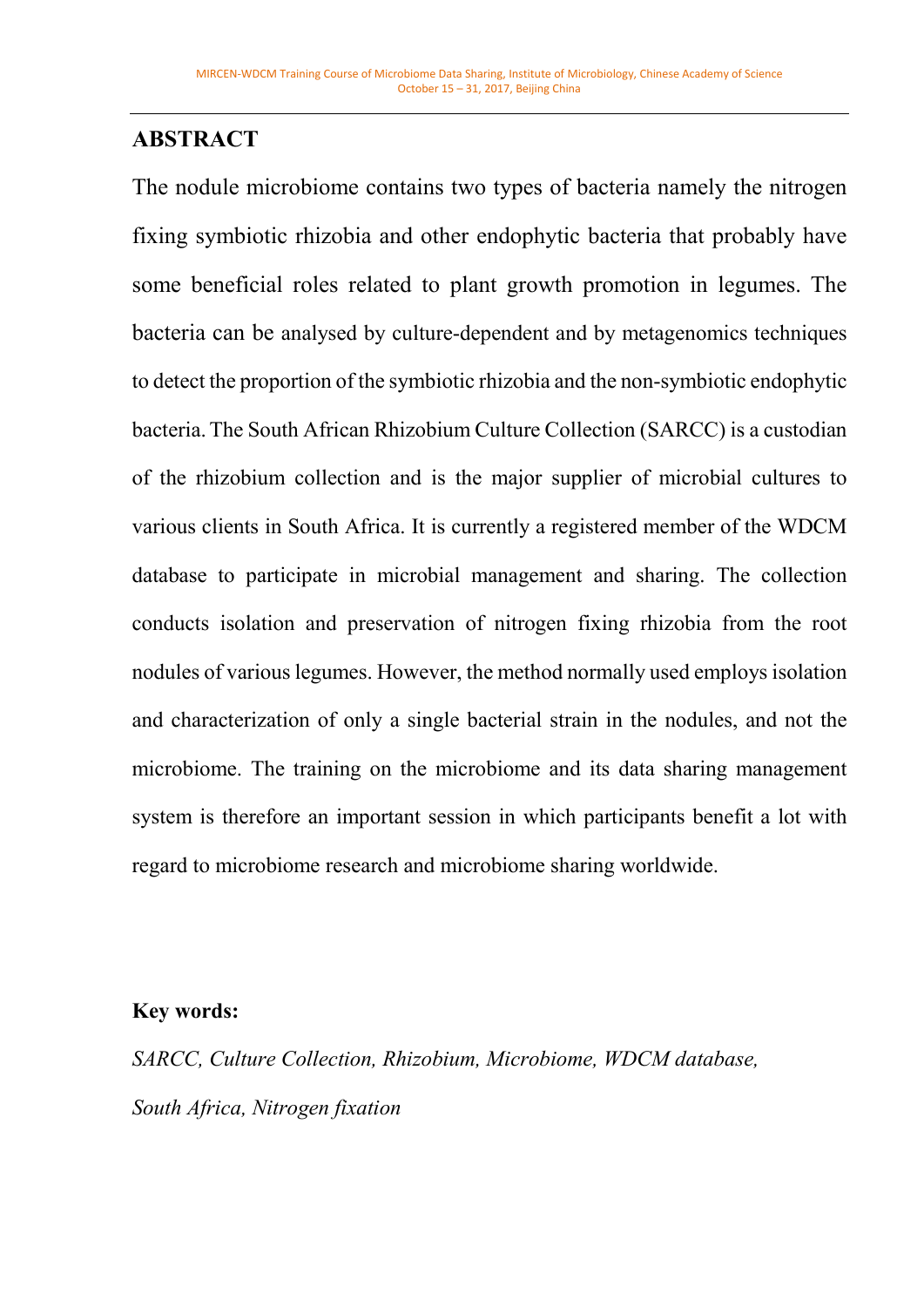### **1. Introduction to the South African Rhizobium Culture Collection**

The South African Rhizobium Culture Collection (SARCC) is one of the oldest microbial collections in South Africa established in an effort to promote rhizobium research in the country as well as to maintain and preserve rhizobium cultures as the component of the public good assets of South Africa. The SARCC hosts close to 1700 strains of rhizobia capable of fixing atmospheric nitrogen (N2) in various legume species ranging from crop and pasture plants to fodder trees and forests.



*Figure 1: Rhizobium cultures at the SARCC are regularly preserved for short-term use at 4<sup>o</sup><i>C* (a), *as well as for a prolonged period using lyophilized (freeze-dried) (b) and frozen (-80 oC ultrafreezer) (c). Cultures are routinely checked for purity, viability and strain identification (c- e).* 

These strains improve growth and yield of economically important legumes, and are essential in maintaining sustainable agriculture and soil fertility in South Africa. Through prolonged research on the nodulation competitiveness and nitrogen fixation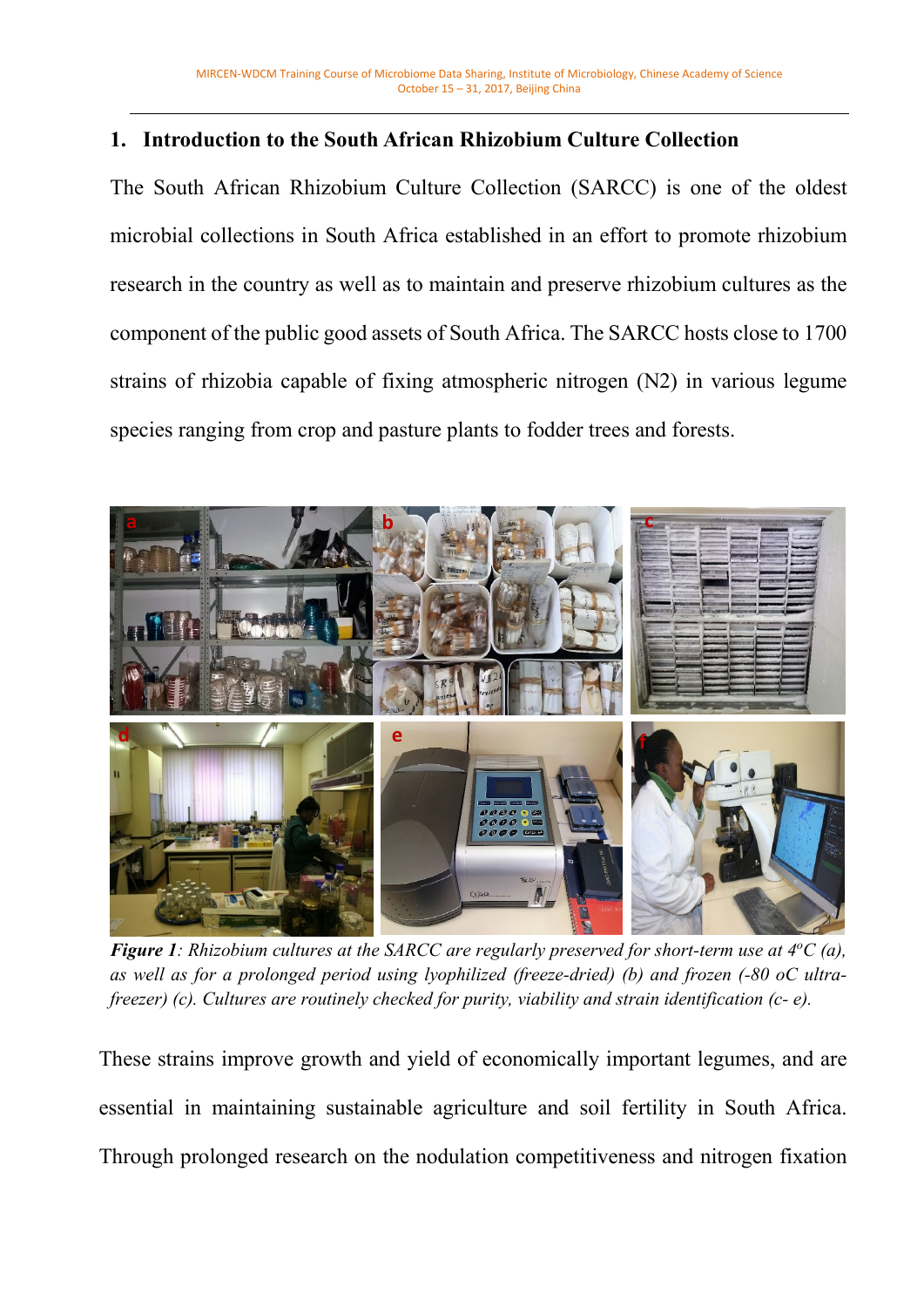efficacy, several strains have been screened in the past and developed as commercial inoculants as biofertilizers in the cultivation of legumes such as soybean, cowpea, lucern, chickpea, beans, peas and a number of other forage legumes. The collection supplies cultures to inoculant manufacturers, research institutes and farmers, which makes the culture collection an important national asset.

Being an integral part of the South African legume industry and the main source of legume rhizobium inoculants to farmers and inoculant manufacturing companies in South Africa, maintaining these beneficial microorganisms in the collection provides significant economic and social benefits as collection activities support research and provide key services to disciplines such as crop protection and production. In doing so, properly maintained national assets provide an immense contribution in in sustainable crop production and protection systems and hence in safeguarding national food security. Currently there are more than 1700 different strains of rhizobia and rhizobacteria in the SARCC collection which are stored preserved in lyophilized form as well as in frozen cultures at ultra-low temperature  $(-80^{\circ}C)$  and are regularly maintained and checked for purity and viability. With regard to up grading of the SARCC database, the collection has joined the Global Catalogue of Microorganisms (CGM), the data base link of the World Federation of Culture Collections (WFCC) and a new SARCC homepage is being developed to link the collections to the database of the World Data Centre for Microorganisms (WDCM).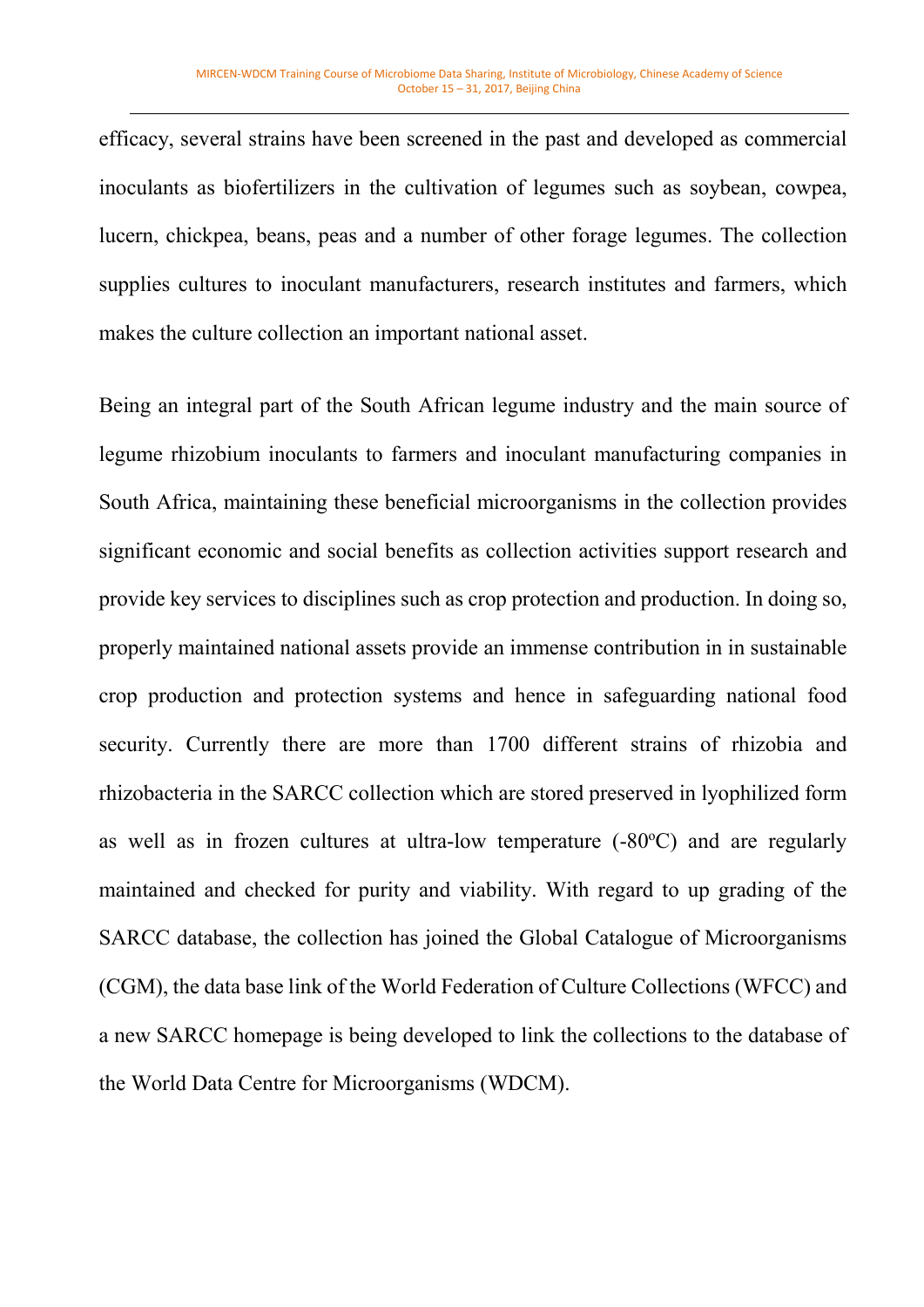Research conducted using the resources in the SARCC (i.e. the national assets) has also resulted in generating valuable information on the nodulation and nitrogen fixation efficiency of selected strains from the collection. To date more than 15 rhizobium cultures were developed and commercialised for use as inoculant biofertilizers in legume production in South Africa. These commercial strains have been developed from strains belonging to the alpha Proteobacteria group including *Rhizobium*, *Bradyrhizobium, Sinorhizobium, and Mesorhizobium* as well as the betarhizobium *Burkholderia* spp. All these species were isolated either from the root nodules of various legume hosts or trapped from the rhizosphere soil of these legumes in the glasshouse pot experiment after which nodulation authentication test was conducted to confirm their ability to infect and nodulate their original legume host. Apart from these outputs, several free-living rhizosphere bacteria, commonly referred to as plant growth promoting rhizobacteria (PGPR) are being included in the microbiome research project initiative of the ARC-Plant Protection Research Institute in South Africa. These strains of rhizobacteria are normally isolated from the rhizosphere of pristine grassland and screened for their efficacy in promoting growth in such staple crops as maize (*Zea mays* L.). About 20 potentially effective strains belonging to members of the Genera *Pseudomonas, Burkholderia, Bacillus and Enterobacter* are preserved at the SARCC collection for which 16S sequence analysis was done and new accession number was received from the Genebank. Owing to the rising demand to develop plant growth promoting rhizobacteria for commercial exploitation and application in sustainable agricultural systems, the incorporation of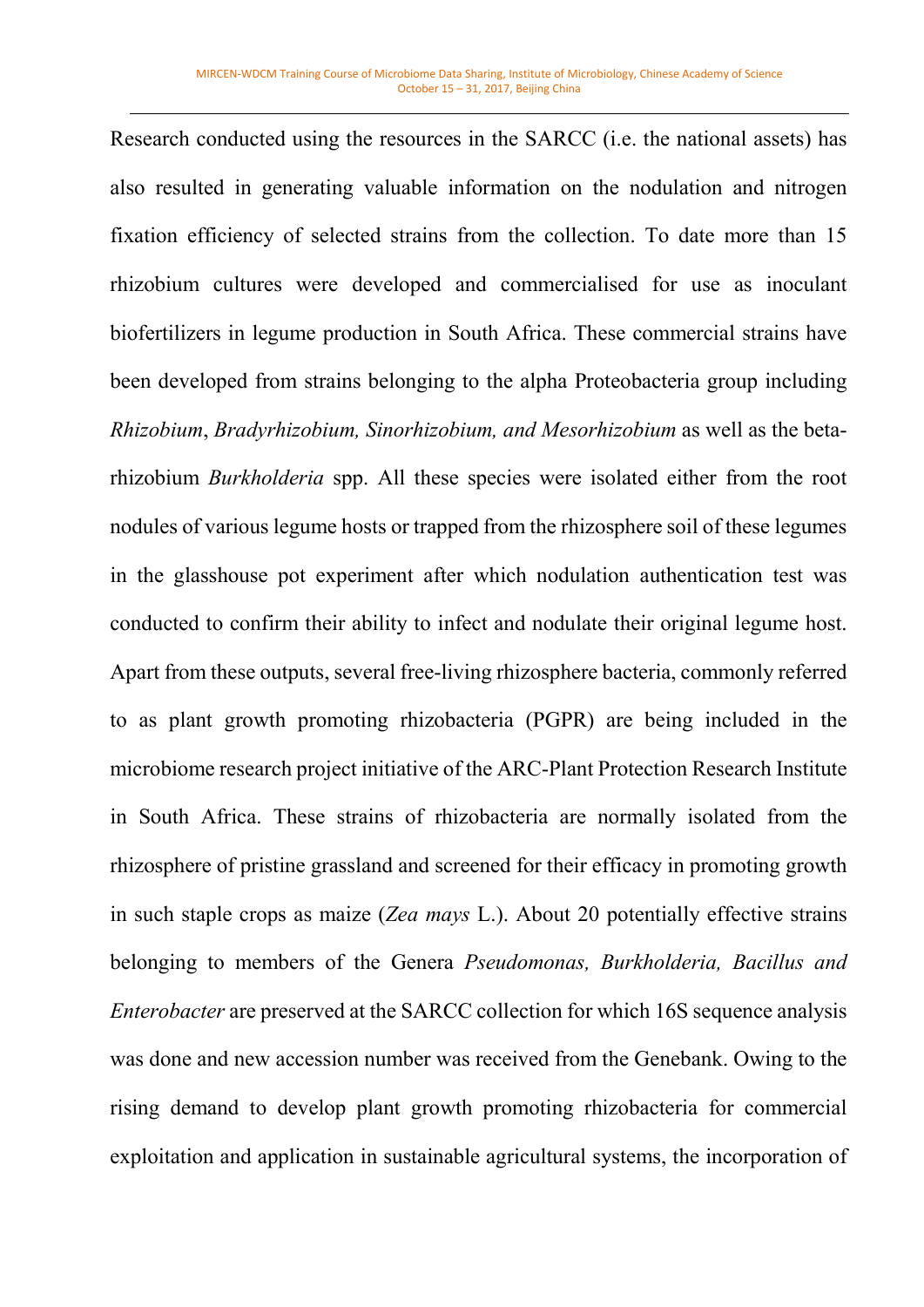these free-living rhizobacteria as a component of the SARCC is a vital tool in strengthening microbiome utilization and research in South Africa.

### **2. Benefit from the training courses.**

The 2017 training course on microbiome data sharing contains several important topics that ranged from data base management and application of the World Federation of Culture Collection (WFCC) global catalogue of microorganisms including WDCM home page, the CCINFO and WDCM database to the various global databases and data standards of microbial resources. In addition, the training course incorporates such important lectures that can directly be applicable for taxonomic purposes of the collections as well as for proper handling and sharing of the microbial resources globally. Some of these coursed that are of vital importance for proper identification of the cultures in the collections that also support research activities by each culture collection include: microbiome data management system, characterization of bacterial strains for taxonomic purposes, polyphasic taxonomy of prokaryotes, microbial genomics and metagenomics and microbial genome analysis: SILVA/MLST. Apart from these, the lectures on the various data base platforms and tools such as the global mycological database, WDCM analyzer of bio resources citation, 16S rRNA sequences based taxonomy platform and the BOLD mirror were very vital for the participating member collections in future development of their holdings to a world standard culture collection. In order to upgrade the status of their microbial holdings to world standard, it is vital that SARCC and similar other collections, especially in developing countries, attend such microbiome and related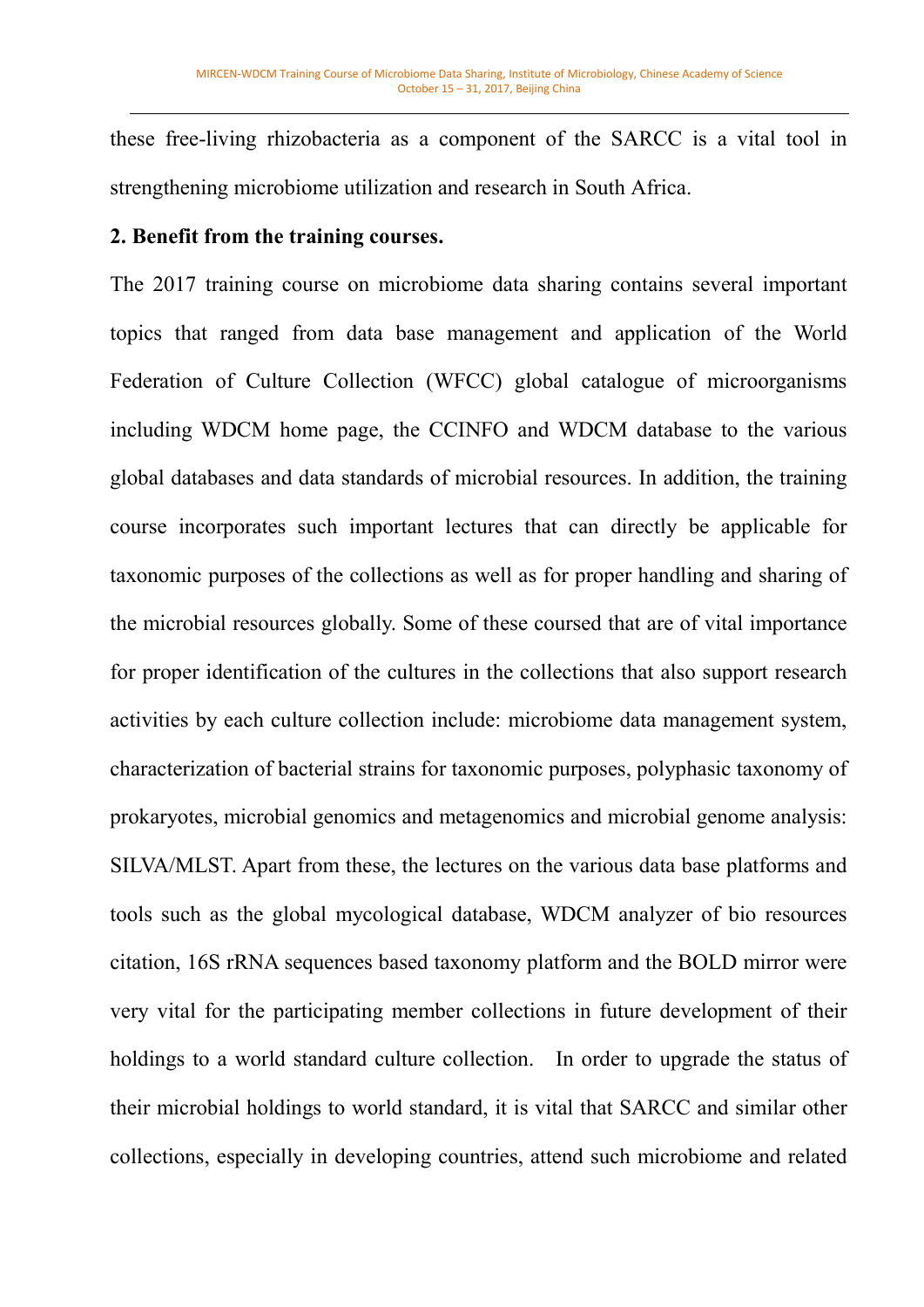culture collection training and workshop on a regular basis. In general, the training in microbiome that includes management and utilization of the microbiome resources assists the staff of the SARCC and all participants to acquire better knowledge on the microbiome, its applications as well as microbial culture collection management. With regard to the SARCC, gaining the latest information regarding microbial information systems would contribute a lot to improve the rhizobium collection and make it compatible to an international acceptable standard.

### **3. Suggestion on WDCM work.**

The unreserved effort of the WDCM to introduce culture collections in the develping countries to the global cataloge of microorganisms (gcm) data base and to assist them to be members of the WDCM is so tremendous.



*Figure 2: The Global Catalogue of Microorganisms (gcm) home page showing members of the WDCM (in orange) where by the South African Rhizobium Culture Collection (SARCC) is a registered member along with culture collection from Morocco. Picture Source: WDCM home page.*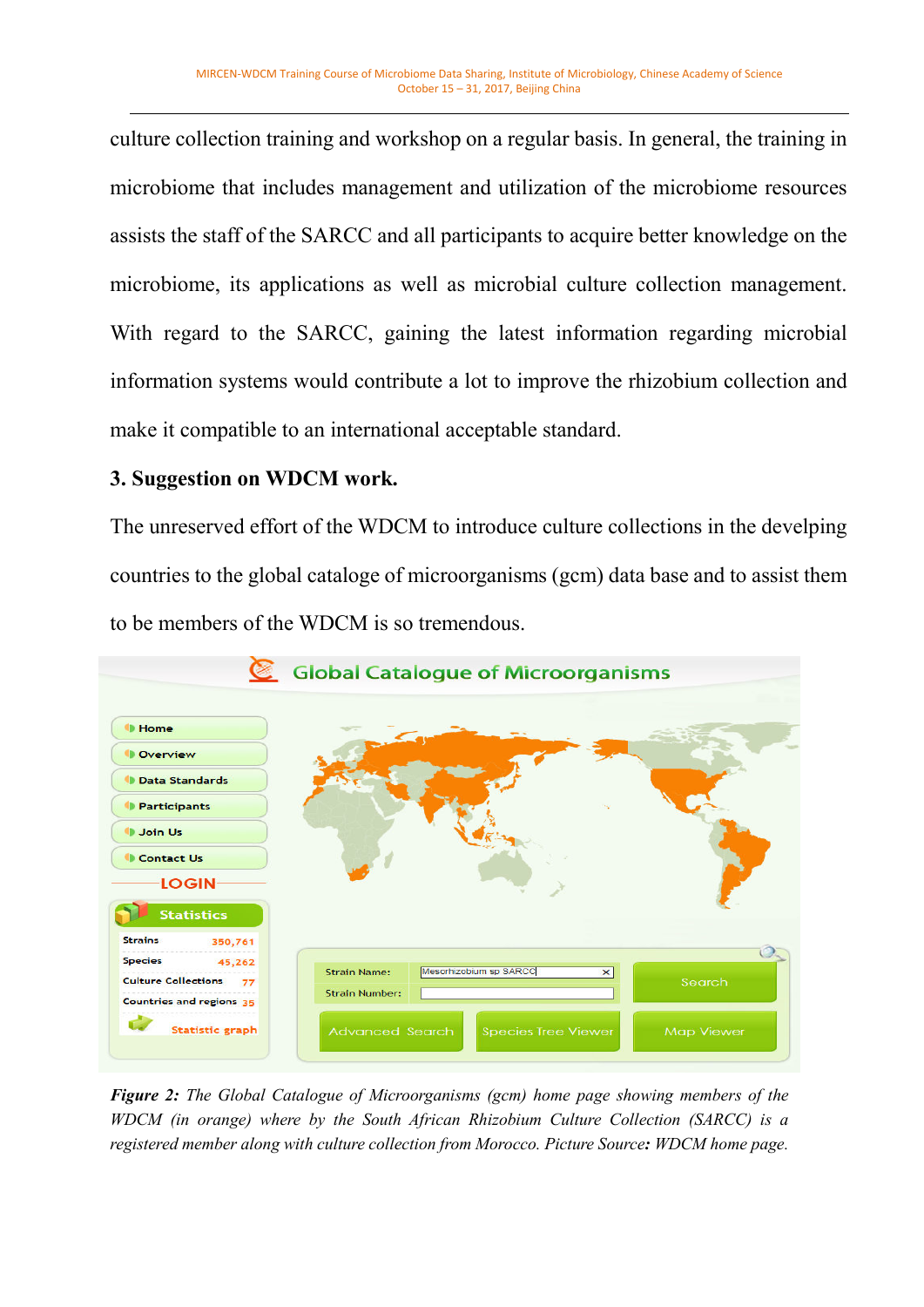MIRCEN-WDCM Training Course of Microbiome Data Sharing, Institute of Microbiology, Chinese Academy of Science October 15 – 31, 2017, Beijing China



#### Home - South African Rhizobium Culture Collection



*Figure 3: The Global Catalogue of Microorganisms (gcm) home page of the South African Rhizobium Culture Collection currently under development. Photo source: WDCM web site.* 

Culture collections benefit from this work of the WDCM in such a manner that they will be a ble to have world standard in house data management system, their own home page and online catalogue. Having registered as a member of the WDCM, the South African Rhizobium Culture Collection (SARCC) has now a global cataloge of microorganisms (gcm) home page and the online catalogue is under development which can be accssed from the link: http://gcm.wfcc.info/admin/home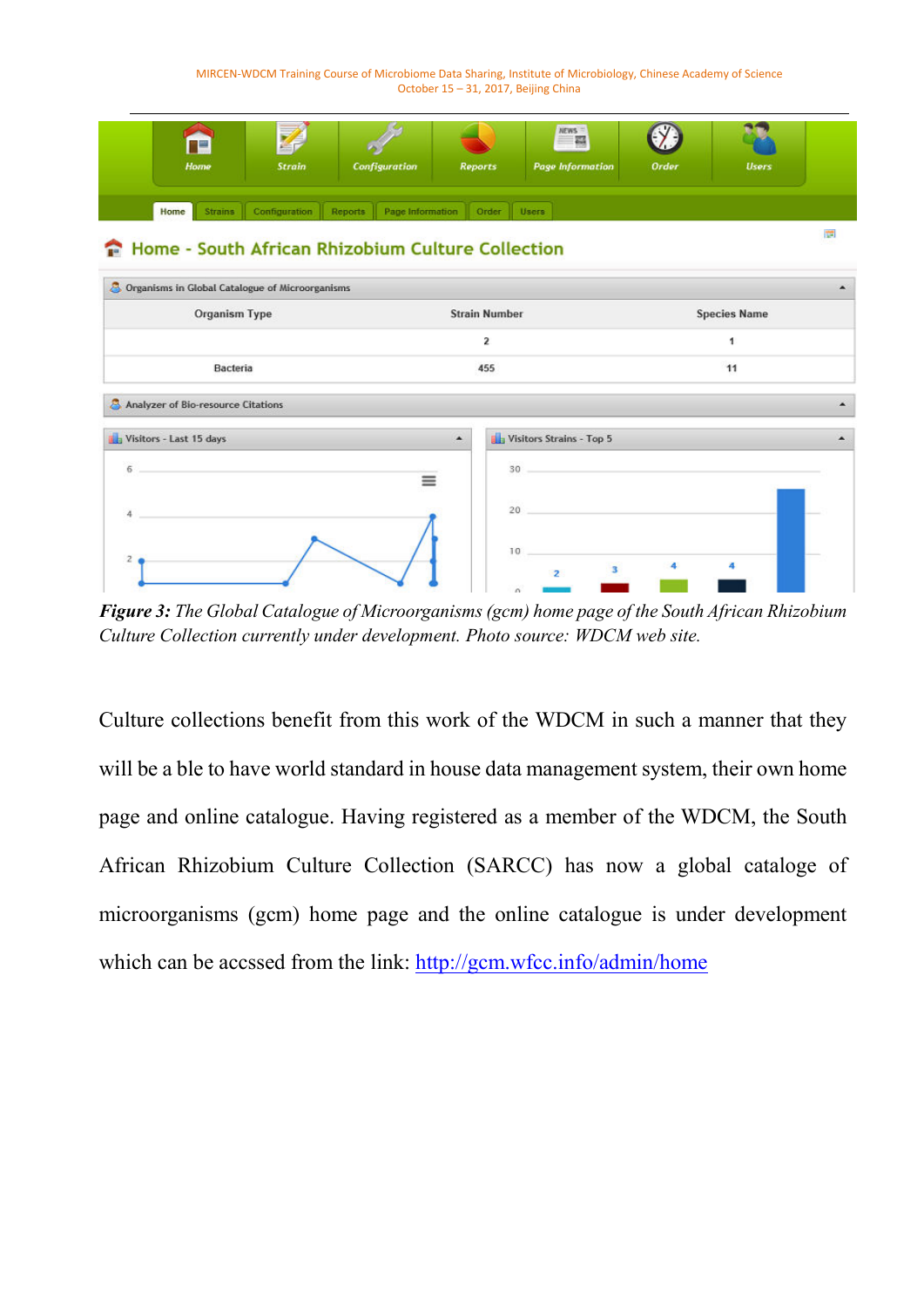#### **4. Comments or suggestion on the training courses.**

The training course organized by the WDCM on the microbiome sharing this year contains several aspects of the microbiome lectures, which are all useful in microbiome research as well as data base management systems of our collections. The participants have made a great deal out of the visits made to the Biosafety level 3 (BSL-3) laboratories and the Chinese General Microbial Culture Collection (CGMCC) facilities. The organizational management and the overall laboratory facility are generally of world standard that can be models to many of the collections of the participants and their affiliated laboratories. Worth mentioning is, however, a comment on what the current training lacks and a suggestion on what future trainings on related topics should look like. The training courses which were completely based on oral lecture presentations contain some lectures which were hard to follow, not easy to comprehend and sometimes not clear. It is agreed and suggested by many of the participants future training should somehow involve hands on practice on some essential selected topics such as:

- 1. Data base practice using actual culture collection data either from a website or from the participants own sequence/culture collection data.
- 2. Microbiome/Single cell nucleotide sequence analysis and interpretation
- 3. Microbiome/NGS data annotation, sequence assembly and so on.